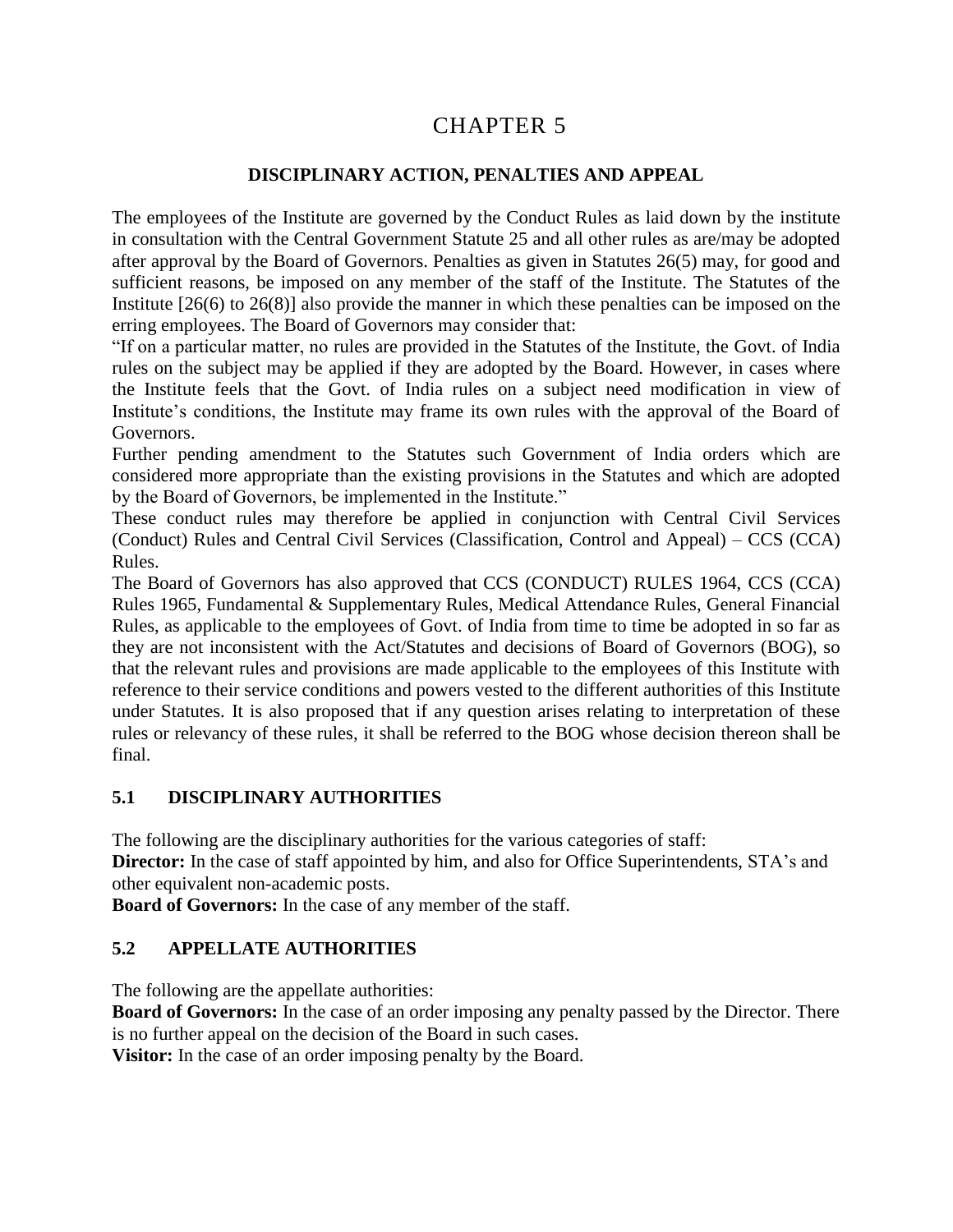# **5.3 LIST OF PENALTIES**

The penalties that can be imposed are listed in Statutes 26(5) and are given below:-

- (i) Censure.
- (ii) Withholding of increments or promotion.
- (iii) Recovery from the whole or part of any pecuniary loss caused to the Institute by negligence or breach of orders.
- (iv) Reduction to lower service, grade or post or to a lower time-scale or to a lower stage in a time-scale.
- (v) Compulsory retirement.
- (vi) Removal from service which shall not be a disqualification for future employment in the Institute.
- (vii) Dismissal from service which shall ordinarily be a disqualification for future employment in the Institute.

**NOTE:** Warning, admonition, reprimand, caution and displeasure are not formal punishments / penalties.

# **5.4 DISCIPLINARY PROCEEDINGS**

There are two basic differences between the penalty proceedings for penalties listed at Serials (i) to (iii) and for penalties at Serials (iv) to (vii) at Para 5.3 above.

**NOTE:** As per the ruling of the Supreme Court of India, if Withholding of increments or promotion is with cumulative effect, it will be treated as a penalty falling alongwith Serials (iv) to (vii).

- (a) The penalty at serials (iv) to (vii), at para 5.3 are termed as Major penalties and for these penalties formal charges should be drawn up, which should be supported by detailed statement regarding Imputations, List of Witnesses and List of Documents. The penalty at serials (i) to (iii) at para 5.3 are termed as Minor penalties and for such proceedings, the Statement of imputations of charges are sent to the delinquent official.
- (b) In Major penalty proceedings all relevant documents are allowed to be inspected by the Delinquent Officer. In minor penalty proceedings it is not necessary that the documents should be shown to him. However, if the case against him is itself based on documents (for example he is charged with interpolating some documents), then it would be unfair to deny him access to those documents.

# **5.5 SUSPENSION**

The Director may place a member of the staff appointed at the Institute under suspension:

(a) Where a disciplinary proceeding against him is contemplated or is pending.

(b) Where a case against him in respect of any criminal offence is under investigation or trial. Where however a member of the staff is detained in custody for a period exceeding forty eight hours, whether in connection with a criminal offence or under any law for time being in force providing for preventive detention, such member of the staff shall be deemed to have been placed under suspension with effect from the date on which he was so detained. An employee under suspension is regarded as subject to all other conditions of service applicable generally to employees and cannot leave the Station without prior permission of the Institute authority.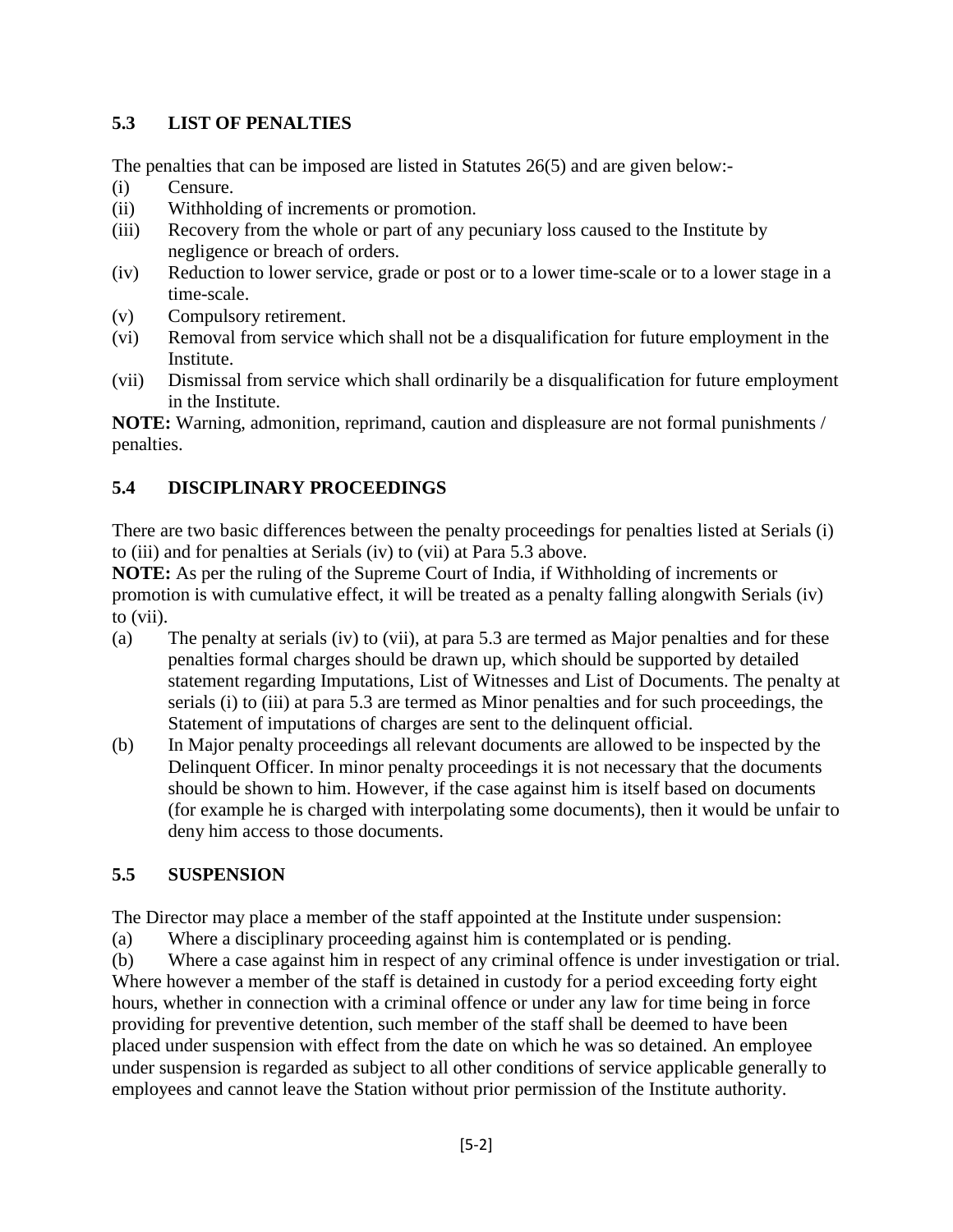# **5.6 SUBSISTENCE ALLOWANCE DURING SUSPENSION**

During the period of suspension, the member of the staff shall be entitled to the payments, as specified in Statutes 26(2).

## **5.7 REVOKING OF SUSPENSION**

The revoking of suspension is dealt with under the CCS (CCA) Rules 10(5)(c) and the circumstances under which this can be listed are described also in the CCS/CCA Rules. It may be noted that if the investigation is likely to take more time than prescribed under the CCS (CCA) Rules, revoking of suspension and permitting the staff member to resume duty should be considered. If the presence of the staff member is considered detrimental to the collection of evidence, etc., or if he/she is likely to tamper with the evidence, he/she may be transferred on revocation of the suspension order. When documentary and oral evidence has already been collected and the risk of tampering with evidence by the official no longer exists, the revocation of suspension should be considered by the competent authority when however, there is still such a risk, the question of his/her transfer should be considered keeping in view the nature and gravity of offence committed by him/her.

# **5.8 PROCEDURE FOR IMPOSING PENALTIES**

The procedure for imposing penalties is laid down in Statute 26(6) to 26(8) after the list of penalties. Formal penalties must be recorded in the Service Book of the employee and a copy kept along with his/her Confidential Reports. Other punishments need not be recorded, except that a Warning given after disciplinary proceedings should be recorded. In case of an officer on deputation, the borrowing authority may start proceedings but the lending authority should be informed and vice-versa. If at the conclusion of the proceedings started by him, the borrowing authority is of the view that a major penalty should be imposed on the delinquent official; the borrowing authority should replace his/ her services at the disposal of the lending authority and transmit the record of the proceedings to the lending authority. The borrowing authority can impose a penalty on the delinquent officer but if this is not agreed to by the lending authority, then his services shall be replaced at the disposal of the lending authority.

# **5.9 ACTS, CONDUCT AND COMMISSIONS/OMISSIONS WHICH AMOUNT TO MISCONDUCT LEADING TO DISCIPLINARY ACTION**

The employees of the Institute shall be governed by the Conduct Rules as laid down in by the Institute in consultation with Central Government and any violation of these rules may lead to disciplinary action.

- I. The initiation of disciplinary proceedings for various penalties depends on the gravity of derelictions to be judged by the Disciplinary Authority.
- II. Generally, for Minor penalty proceedings could be dereliction of duty such as inefficiency or incompetence, disobeyance of orders, habitual late coming or minor violations of conduct rules constitute the basis.
- III. Cases which may generally merit action for imposing one of the Major penalties are: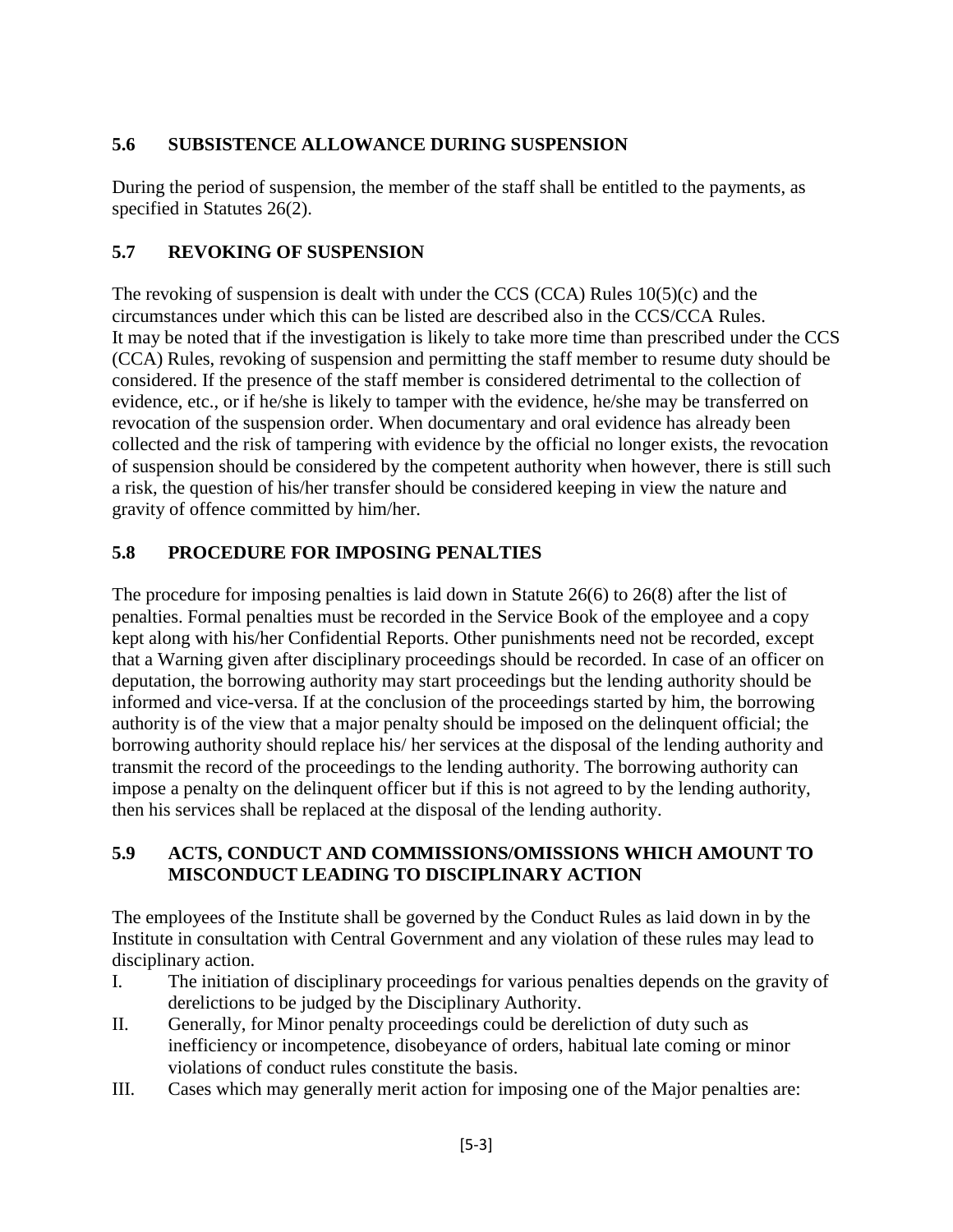- 1. Where there is a reasonable ground to believe that a penal offence has been committed by the employee but the evidence forthcoming is not sufficient for prosecution in a court of law, e.g.
- (a) Possession of disproportionate assets;
- (b) Obtaining or attempting to obtain illegal gratification;
- (c) Misappropriation of Government property, money or stores;
- (d) Obtaining or attempting to obtain any valuable thing or pecuniary advantage without consideration or for a consideration which is not adequate.
- 2. Falsification of Government records.
- 3. Gross irregularity or negligence in the discharge of official duties with a dishonest motive.
- 4. Misuse of official position or power for personal gain.
- 5. Disclosure of secret or confidential information even though it does not fall strictly within the scope of the Official Secrets Act.
- 6. False claims on the Institute-like TA, Reimbursement etc.
- 7. Sexual harassment.

# **5.10 PRINCIPLES OF NATURAL JUSTICE**

The principles of natural justice have been evolved through various judicial pronouncements and are intended to provide the minimum protection to an individual against any arbitrary procedure that may be adopted by the authorities in departmental inquiries. These principles require:

- (a) That every person against whom disciplinary proceedings are contemplated must have a reasonable notice of the case he has to meet;
- (b) That he must have a reasonable opportunity of being heard in his defense;
- (c) That the hearing must be conducted by an impartial, unbiased officer(s) that is, a person who is neither directly nor indirectly a party to the case or has an interest in it.
- (d) That the disciplinary authority must act in good faith and not arbitrarily but reasonably. The reasonable opportunity mentioned at (b) above includes:
- (i) An opportunity to the person concerned to deny his guilt and establish his innocence. He will get this opportunity if he is told clearly what the charges leveled against him are and the allegations on which such charges are based.
- (ii) An opportunity to defend himself by cross-examining the witnesses produced against him and by examining himself and any other witnesses in support of his defense; and
- (iii) An opportunity to make his representation as to why the punishment should not be inflicted on him. This opportunity can be provided only if the competent authority after applying its mind to the gravity or otherwise of the charges against him proposes to inflict the appropriate penalty out of the list of penalties provided for in the rules relating to such disciplinary matters.

For unbiased hearings mentioned at (c) above, the Inquiry Officer should not obviously have any personal interest in the case. During hearings, he is expected to be serene and even-handed, even though his patience at times may be tried. At the same time, he cannot permit either party to engage in every trick to delay proceedings and put a spoke in the wheel of justice.

# **5.11 PROCEEDINGS FOR INQUIRY**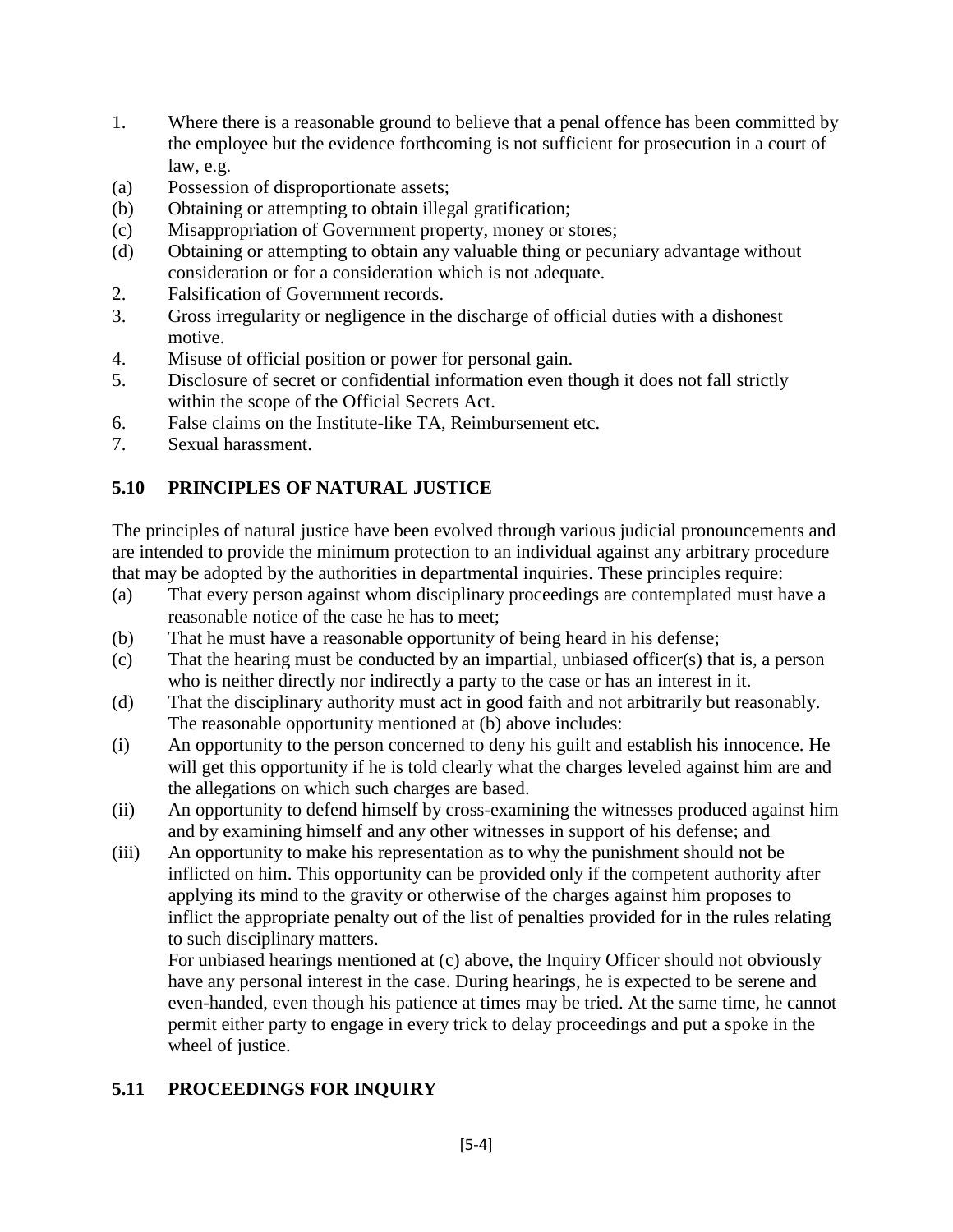The flow chart of various steps in the conduct of an enquiry and award of a punishment after receiving a complaint is given at **Annexure 5.1** and the guidelines are as under:

- (a) The proceedings commence with the issue of a chargesheet to the delinquent official. The charge-sheet should contain facts and circumstances serving as the basis for the charge so that the delinquent official may have a reasonable opportunity to know fully what the charges leveled against him are and what the background is, so that he may be in a position to answer the charges and prepare him in the departmental inquiry. The chargesheet to be issued to the delinquent official should include the following:
- (i) a statement of charges
- (ii) a statement of imputation of misconduct/misbehavior leading to a distinct charge
- (iii) a list of witnesses and a list of documents in support of charges and
- (iv) a memorandum requiring the delinquent official to submit a reply within a reasonable time (say 10 days from the date of receipt) asking him to state whether he pleads guilty and whether he wishes to be heard in person.
- (b) After receiving the explanation from the delinquent official, the disciplinary authority may appoint an impartial officer to hold the inquiry on his behalf.
- (c) When the Inquiry Officer is appointed, the disciplinary authority should simultaneously appoint a Presenting Officer. It should not be difficult to except in very complex cases for the disciplinary authority to appoint a staff member from the Institute, conversant with the case other than the one who has carried out a preliminary inquiry into it. The Presenting Officer is to conduct the proceedings on behalf of the Institute before the Inquiry Officer. He will lead evidence in support of the charges and cross-examine the witnesses deposing on behalf of the delinquent official. The delinquent official may be allowed to have a staff member of the institute as Defense Assistant. Refusal to engage a Lawyer/Advocate to the delinquent official does not amount to denial of reasonable opportunity or violation of the natural justice. If however, the disciplinary authority appoints a legal practitioner as a Presenting Officer, it is only appropriate that the delinquent official should be informed and also allowed to engage a legal practitioner.
- (d) The departmental inquiry should be commenced with an advance notice to the delinquent official intimating him the date, time and place of the inquiry and calling upon him to appear before the Inquiry Officer together with his witnesses, if any. A list of witnesses to be examined for the Institute should be furnished to the delinquent official in advance.
- (e) On the first day of inquiry if the delinquent official who is served with the notice of the inquiry is absent, the Inquiry Officer may give him another opportunity to appear instead of proceeding with the Inquiry.
- (f) When the delinquent official appears with reference to the notice of hearing, the Inquiry Officer should read the charges in the presence of the delinquent official and say these charges have been leveled against him on the evidence of certain persons and documents, if any.
- (g) The witnesses on behalf of the disciplinary authority should be examined in the presence of the delinquent official and their evidence taken and recorded in his presence. The strict provisions of the Evidence Act however do not apply to such domestic inquiries. The delinquent official should be called upon to cross examine the witnesses and the Inquiry Officer should record the statements made by them in such cross examinations in the presence of the delinquent official.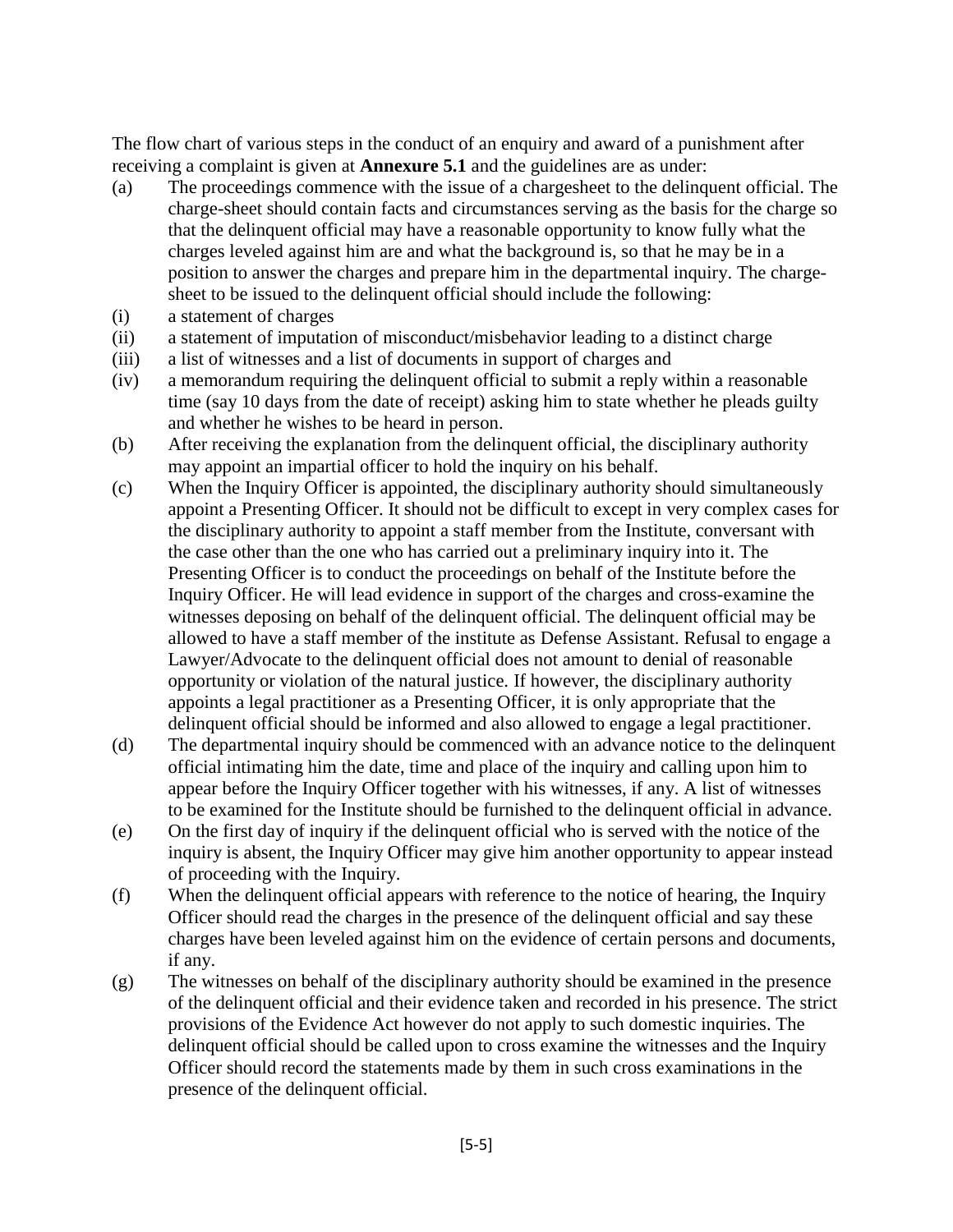- (h) The Inquiry Officer may take the signatures of the delinquent official on each day's proceedings and if he refuses to sign, such refusal may be noted by the Inquiry Officer in the proceedings.
- (i) After the Institute closes its side, the delinquent official should be given a reasonable opportunity to produce his witnesses to give evidence of his side. He and his witnesses may be cross-examined by the Presiding Officer. If the delinquent official says that he has no evidence to offer or he fails to appear before the Inquiry Officer or protracts the proceedings inspite of reasonable opportunities to produce his evidence, the Inquiry Officer should record it in the proceeding and he may then close the case. The Inquiry Officer should then obtain a brief from the Presenting Officer as well as from the Defense Assistant/Delinquent Employee.
- (j) The Inquiry Officer may also take the signature of each witness to the evidence recorded by him. This equally applies to the evidence of the delinquent official.
- (k) The Inquiry Officer should then draw up the report and forward it to the disciplinary authority. This should contain a brief resume of the charges framed against the delinquent official, the explanation of the delinquent official, the substance of the evidence of witnesses examined during the inquiry and the documentary evidence placed on record. It should also set out the conclusions on the charges supported by the evidence placed on record. He should conclude which of the imputations/ charges are proved. In case a particular charge, as such is not established, but part of the allegation referred to it in the statement of imputations is established, the inquiry officer should specifically bring this point out. The Inquiry Officer should forward along with his report all the record and the proceedings of the Inquiry.

# **5.12 EXAMINATION OF INQUIRY REPORT**

The disciplinary authority will examine the inquiry report and record his findings in respect of each article of charge. In case of dis-agreement of findings, reasons for disagreement should be recorded, by the Disciplinary authority. In case where a clear finding is not possible and where there has been a lacuna in the procedure or evidence, the disciplinary authority may remit the case for further inquiry and report. If it is found that there has been mis-carriage of justice and that it would be improper to send it back to the same Inquiry Officer, the Disciplinary Authority may order a fresh inquiry. If the defect in proceedings has taken place at a particular stage, then he may get further inquiry by the same Inquiry Officer, if available, from the stage at which the defect or lacuna crept in.

# **5.13 DECISION OF PENALTY AND ITS IMPOSITION**

i) The disciplinary authority considers the type of penalty that the delinquent official deserves. He takes into account the seriousness of the misconduct/misbehavior and the propriety of the official continuing in the same position/pay scale/grade/pay. Lack of integrity or lack of devotion to duty which clearly indicates that a person is not fit to remain in position, rank or status will be judged as deserving Major penalty. It may be mentioned that malafides is not an essential element of misconduct but it is an aggravating factor. He also sees whether the delinquent official has heightened misconduct by concoction of evidence or lessened it by genuine repentance. He sees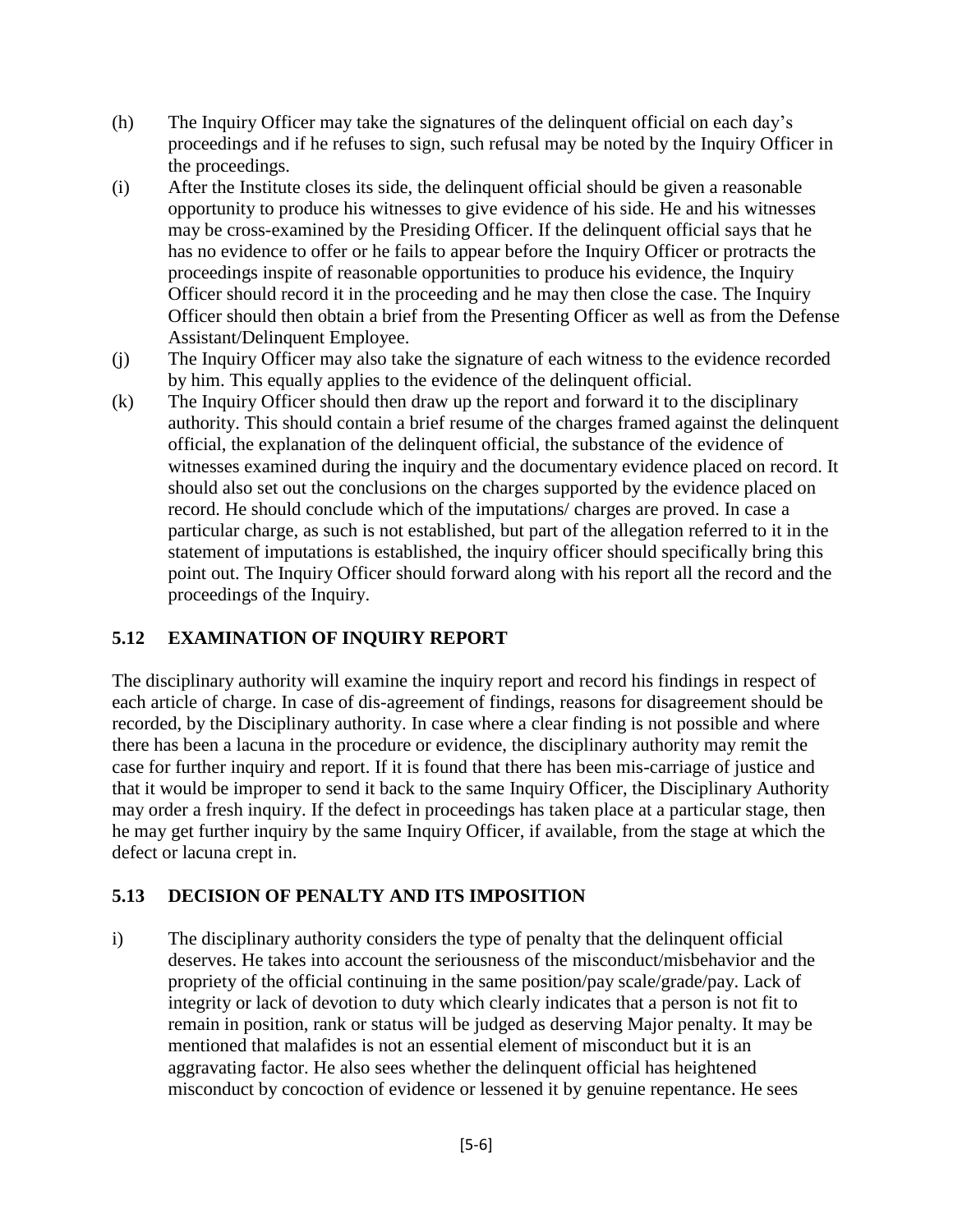whether the breach of rules is trivial or whether it has been committed by a senior officer from whom greater prudence or responsible conduct is expected. He will assess the circumstances to see whether the delinquent official, as a prudent person, could have committed misconduct/ misbehavior without intending or knowing the results thereof. He also sees that the penalties decided are uniform. In all the cases, where an inquiry has been held for major penalties and the disciplinary authority, if different from the inquiring authority shall before making a final order in the case, forward a copy of the Inquiry Report to the delinquent official with the following endorsement: "The report of the Inquiry Officer is enclosed. The Disciplinary Authority will take a suitable decision after considering the report. If you wish to make any representation or submission, you may do so in writing to the Disciplinary Authority within 10 days of receipt of this letter"

- ii) After the Disciplinary Authority comes to a decision regarding guilt of the delinquent official and the penalty to be imposed, he should issue a notice to the delinquent official telling him the penalty proposed to be imposed and to show cause within a stipulated period. On receipt of the explanation from the delinquent official or in the event of nonreceipt of any explanation from the delinquent official, the disciplinary authority should decide upon, finally the penalty and communicate the same to the delinquent official forthwith and take necessary further action thereon.
- iii) If the disciplinary authority finds that the charges are not proved and the delinquent official is innocent, he will decide exoneration. If the complaint is false and malicious, he will also suggest appropriate action against the complainant.
- iv) In passing final orders, disciplinary authority should see that the orders are selfcontained, reasoned, practical and complete. The decision taken by the disciplinary authority is a judicial decision and once it is arrived at, it is final and it should be communicated by that authority without modification or alteration in any manner.
- v) Normally, more than one penalty will not be imposed except that the penalty of recovery from his pay of any pecuniary loss due to the delinquent official's act of commission or omission may be imposed alongwith any other penalty.

### **5.14 APPEAL AGAINST THE ORDER IMPOSING PENALTY**

A member of the staff aggrieved by any order imposing penalty on him may prefer an appeal against the order in terms of statutes 26(9) to 26(13).

### **5.15 REINSTATEMENT**

A member of the staff of the Institute who has been dismissed, removed or suspended may be reinstated in terms of provisio laid down in Statute 26(14).

### **5.16 QUICK DISPOSAL OF DISCIPLINARY CASES**

In order to ensure quick disposal of disciplinary cases, the Board of Governors may prescribed a maximum of 5-6 sittings for completion of disciplinary inquiries relating to offences of minor nature and 6-10 sittings for inquiries involving major offences.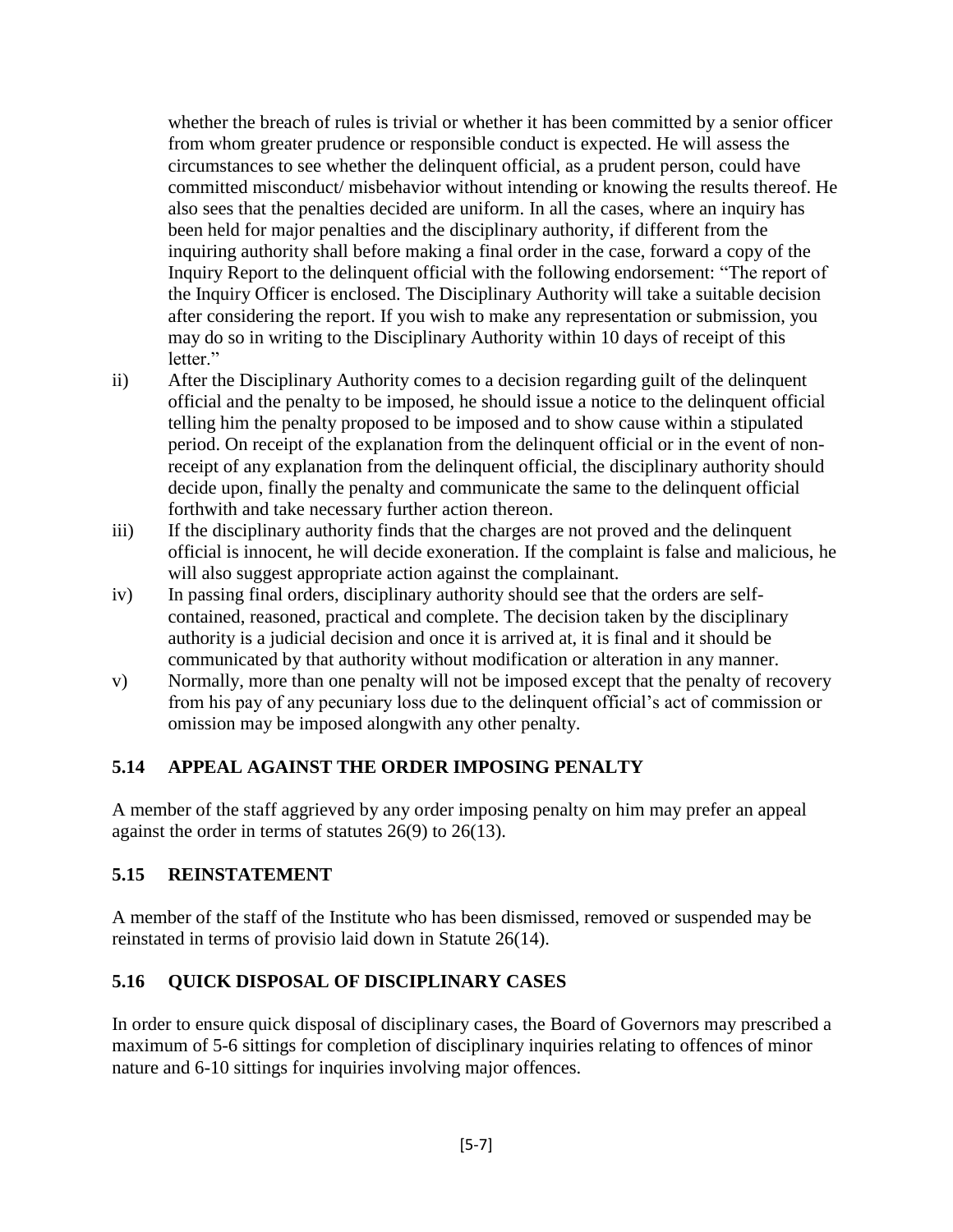# **5.17 CCS RULES VIS-A-VIS STATUTES ON PENALTIES**

# **(i) CENSURE**

This is covered under CCS/CCA Rule 11(I). According to GOI instructions, an order of "Censure" is formal and public act intended to convey that the person concerned has been guilty of some blameworthy act or omission for which it has been found necessary to award him a formal punishment, and nothing can amount to a 'Censure' unless it is intended to be such formal punishment and imposed for "good and sufficient reason" after following the prescribed procedure. A record of 'Censure' should be kept in employee's Confidential Report dossier.

# **(ii) Withholding of Increments or Promotion**

The withholding of increments is covered under CCS (CCA) Rules 11(iv), and withholding of promotion under Rule 11(ii). According to CCS (CCA) Rule 16, minor penalties are to be imposed after giving reasonable opportunity of making representation, and holding an inquiry if such withholding of increments is likely to affect adversely the amount of pension payable to the employee, or withholding increments of pay for a period exceeding three years, or withholding of increments of pay with cumulative effect for any period.

## **(iii) Recovery from the whole or part of any pecuniary loss caused to the Institute by negligence or breach of order.**

This penalty can be imposed only when it is established that the employee was responsible for act or acts of negligence or breach of orders or rules and that such negligence or breach caused the loss. Recovery from pay as a punishment for any pecuniary loss caused by negligence or breach of orders should not exceed one-third of basic pay (i.e. excluding dearness pay or any other allowances) and should not be spread over a period of more than three years.

### **(iv) Reduction to Lower Service, Grade or Post or to a Lower Time-scale or to Lower Stage in a Time Scale.**

Reduction to .lower service, grade or post or reduction to a lower time-scale has been dealt with in GOI instructions under CCS Rule 11. According to this:-

- (a) Every order passed by a competent authority under Sub-rule (1) and (2) of Fundamental Rule 29 imposing on a Government servant the penalty of reduction to a lower service, grade or post or to a lower time-scale should indicate:
- (i) the date from which it will take effect and in case where the reduction is proposed to be imposed for a specified period (in terms of years and months) for which the penalty shall be operative.
- (ii) the extent (in terms of years and months), if any, to which the period referred to an item (i) shall operate to postpone future increments on restoration after the specified period. The period specified under this subclause shall be in no case exceed the period specified under sub-clause (i) above. (iii) the stage in the time scale to which the employee is reduced.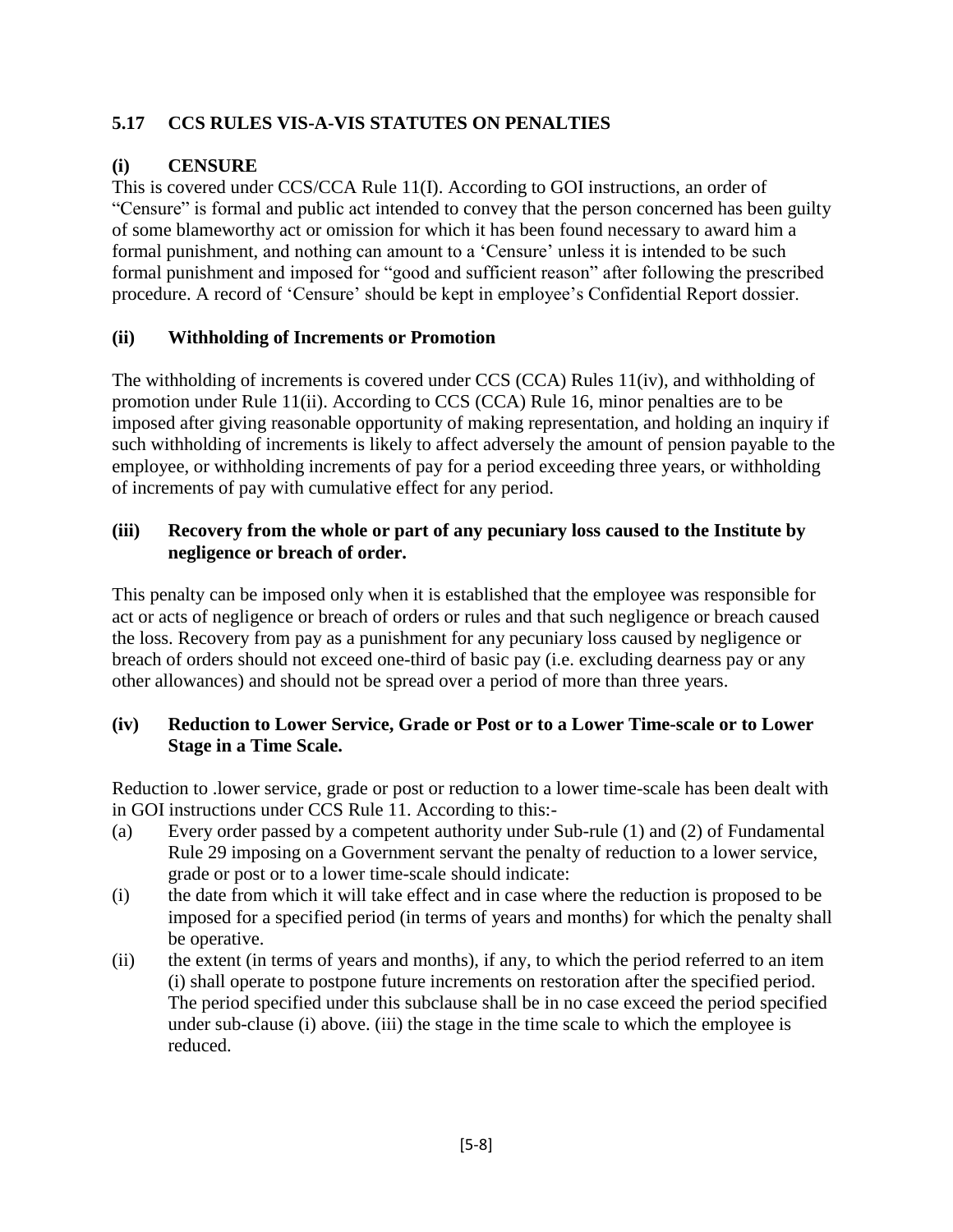It should be noted that reduction to a lower stage in a time scale is not permissible under the rules for an unspecified period or as a permanent measure. Also when an employee is reduced to a particular stage, his pay will remain constant at that stage for the entire period of reduction. The period to be specified under (iii) should in no case exceed the period specified under (i) above.

The question as to what should be the pay of an employee on the expiry of the period of reduction should be decided as follows:

- (i) if the original order to reduction lays down that the period of reduction shall not operate to postpone future increments or is silent on this point, the employee should be allowed the pay which he would have drawn in the normal course but for the reduction.
- (ii) If the original order specifies that the period of reduction was to operate to postpone future increments for any specified period, the pay of the employee shall be fixed in accordance with (i) above but after treating the period for which the increments were to be postponed as not counting for increments.

It has been decided that in future while imposing the penalty of reduction to a lower stage in the time scale of pay, the operational portion of the penalty order should be worded as in the form given below:

"It is therefore, ordered that the pay of Shri/Smt.\_\_\_\_\_\_\_\_\_\_\_\_\_\_\_\_\_\_be reduced by \_\_\_\_\_\_\_\_\_stages from Rs.\_\_\_\_\_\_\_\_\_\_\_\_\_\_to Rs.\_\_\_\_\_\_\_\_\_\_\_\_in the time-scale of pay of Rs.  $\overline{R}$  for a period of  $\overline{R}$  years/months with effect from  $\overline{R}$ . It is further directed that Shri/Smt. The same shall/will not earn increments of pay during the period of reduction and that on the expiry of this period, the reduction will/will not have the effect of postponing his future increments of pay."

# **(V) Compulsory Retirement**

No narration of compulsory retirement is available in the CCS (CCA) Rules except its listing as a major penalty, and that the compulsory retirement in accordance with the provisions relating to superannuation or retirement does not amount to a penalty. In the CCS (Pension) Rules 40, the following provision has been stated in respect of Compulsory retirement pension: "A Government servant compulsorily retired from service as a penalty may be granted, by the authority competent to impose such penalty, pension or gratuity or both at a rate not less than two-third and not more than full compensation pension or gratuity or both admissible to him on the date of his compulsory retirement." The matter of compulsory retirement is also dealt with under F.R.56 (i).

### **(vi) Removal from Service**

No detailed narration is available in the CCS (CCA) Rules, except its listing as a major penalty. It has been casually referred to at F.R.52. However, the conditions of inquiry and show cause apply to imposition of this penalty. This major penalty shall not be a disqualification for future employment under the Government.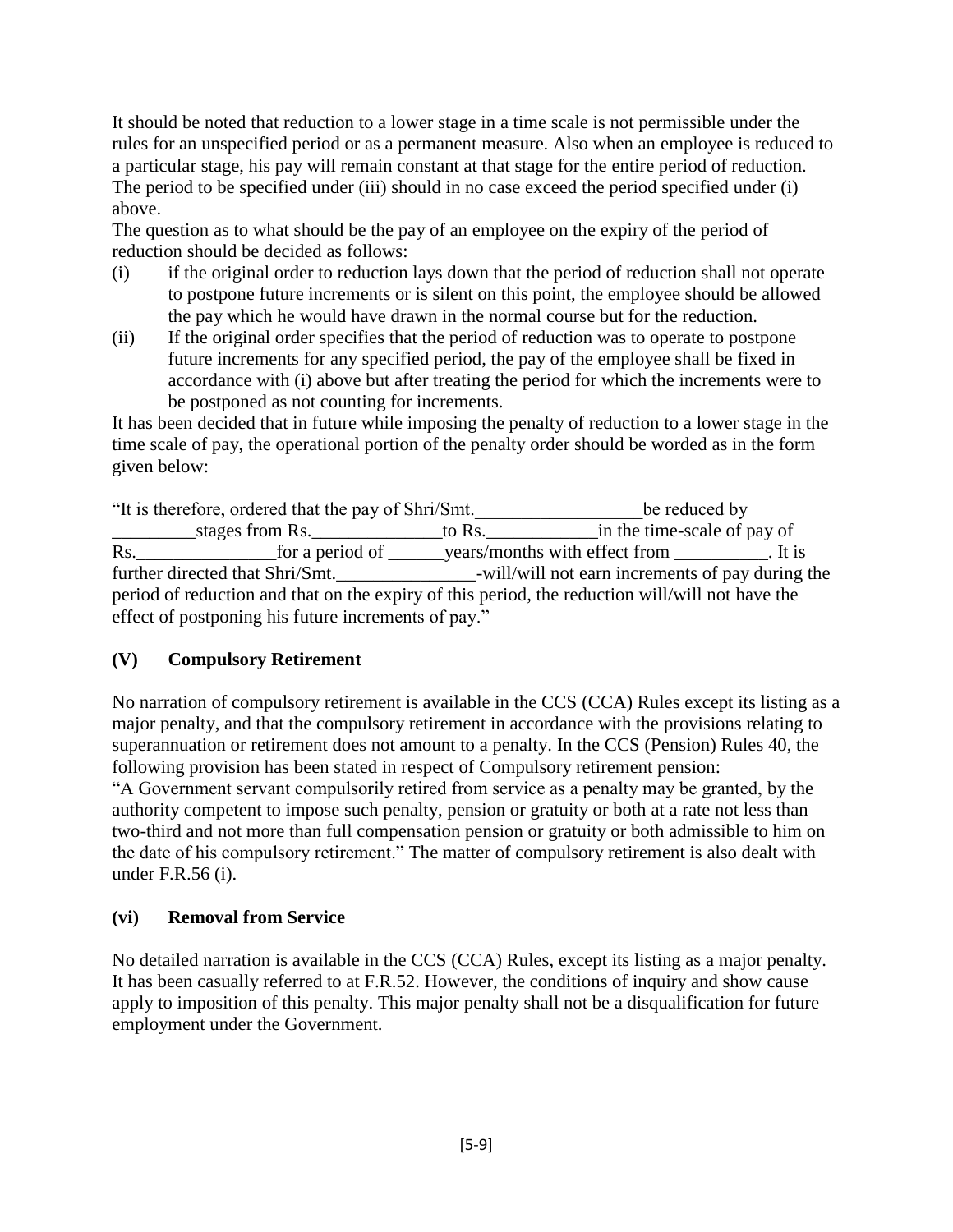### **(vii) Dismissal from Service**

No detailed narration is available in the CCS(CCA) Rules, except its listing as a major penalty, and Govt. of India instructions to the effect that Dismissal with retrospective effect is not permissible (reproduced below):-

"Whenever orders of dismissal/removal are passed on a Government servant, consequent on his desertion or conviction in a court of law or for any other reason, the orders should be made effective only from the date of issue of the orders and not from an earlier date.

# **5.18 SECOND PENALTY DURING THE CURRENCY OF FIRST PENALTY**

Whenever a minor penalty is imposed on the Institute official after conclusion of disciplinary proceedings and during the period of current penalty a second major penalty is to be imposed on him, then the disciplinary authority should clearly indicate in the punishment order whether the two penalties should run concurrently or the subsequent penalty should be implemented only after the expiry of the first penalty. However, when such a specific mention has not been made, the two punishments should run concurrently and the higher penalty, even though ordered later, should be implemented immediately and after the expiry of its period, if the currency of earlier lower penalty, still continues then the same may be implemented for the balance period.

# **5.19 FORMATS OF COMMUNICATIONS**

Formats for imposing of various penalties are given in **Annexure 5.2.**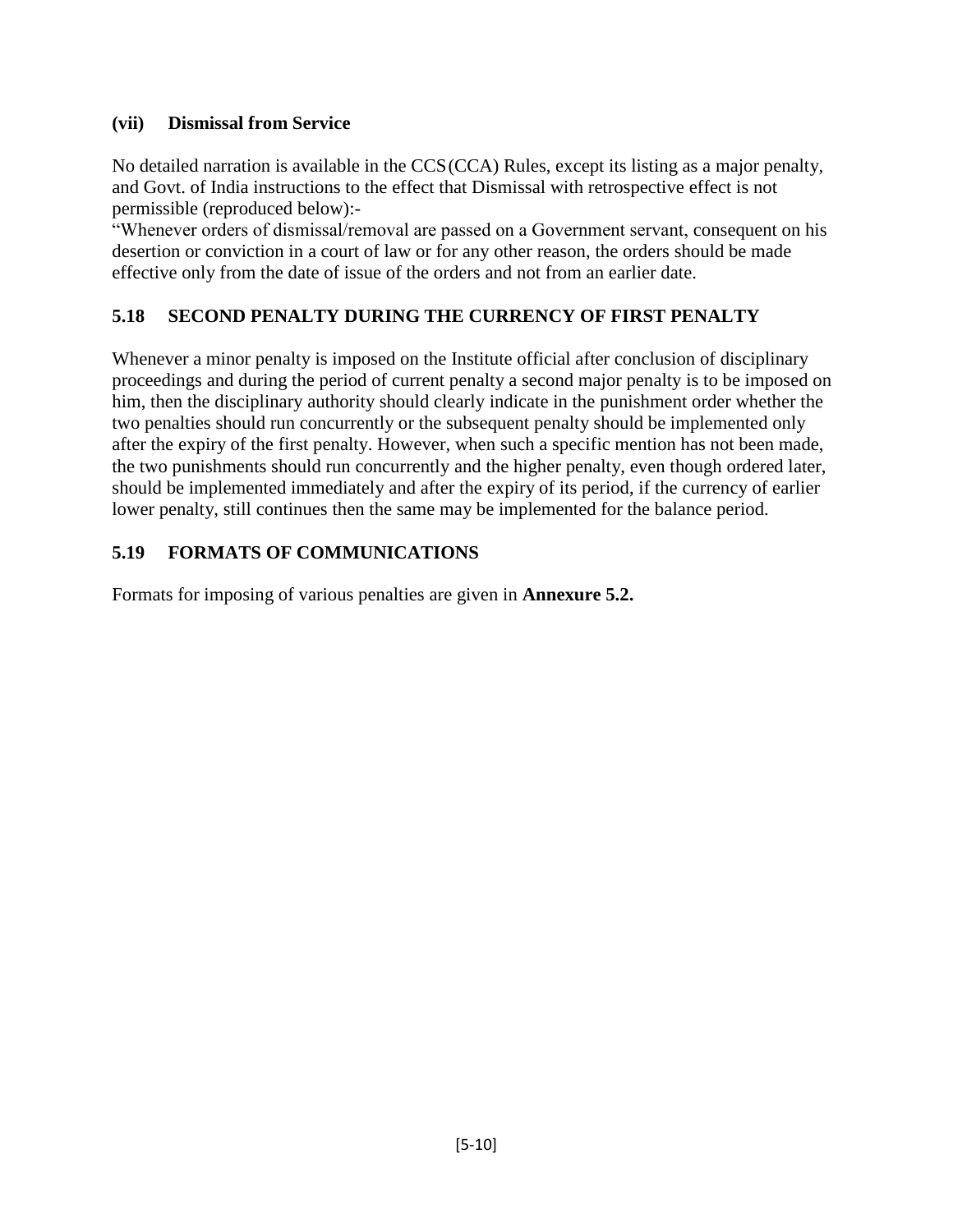# **ANNEXURES**

# **CHAPTER 5**

| Annexure | Title                                                   | Page |
|----------|---------------------------------------------------------|------|
|          | Flow Chart of Various Steps after Receiving a Complaint |      |

5.2 Formats for Imposition of Various Penalties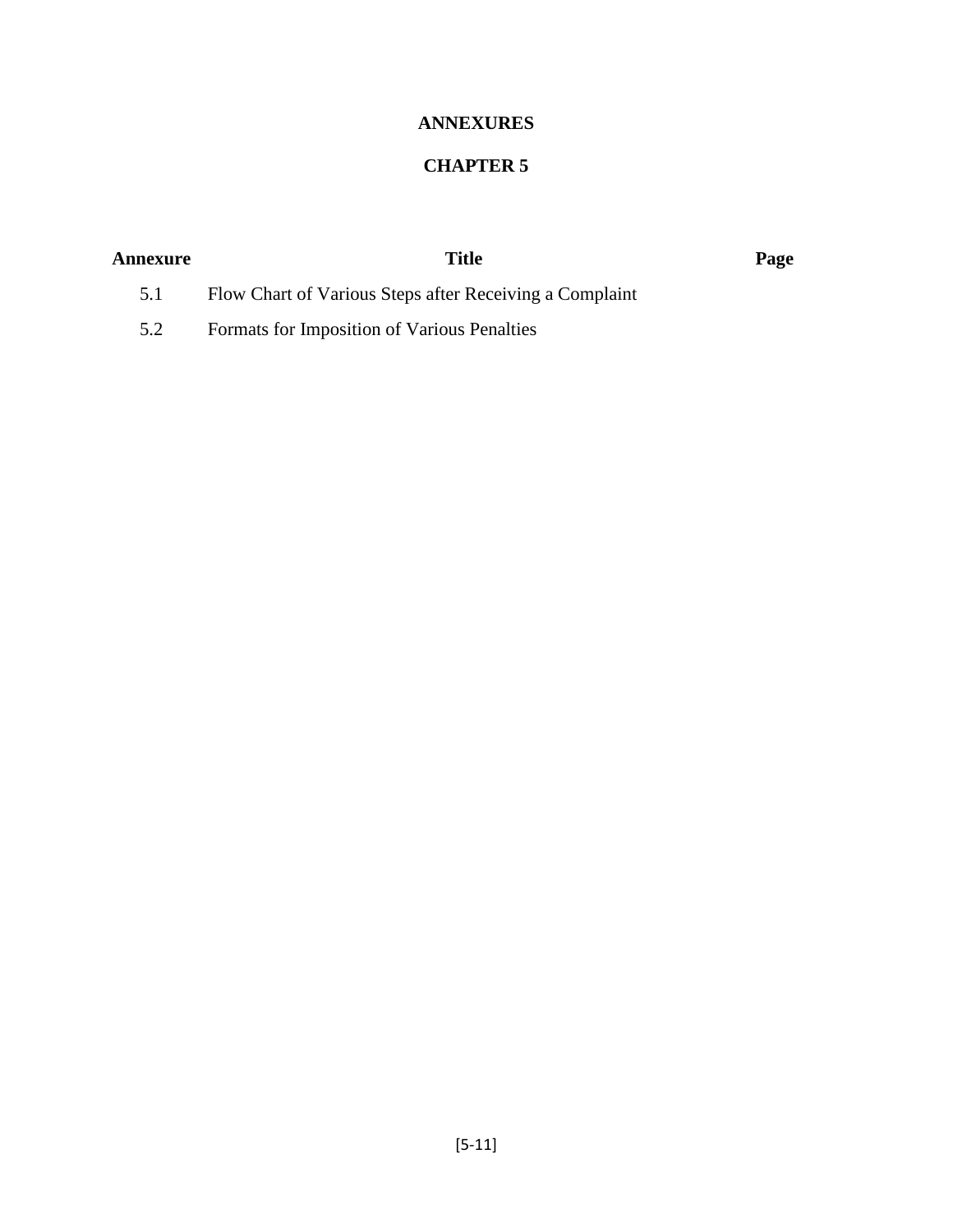

### **ANNEXURE 5.1 (Refers to 5.8) FLOW CHART OF VARIOUS STEPS AFTER RECEIVING A COMPLAINT**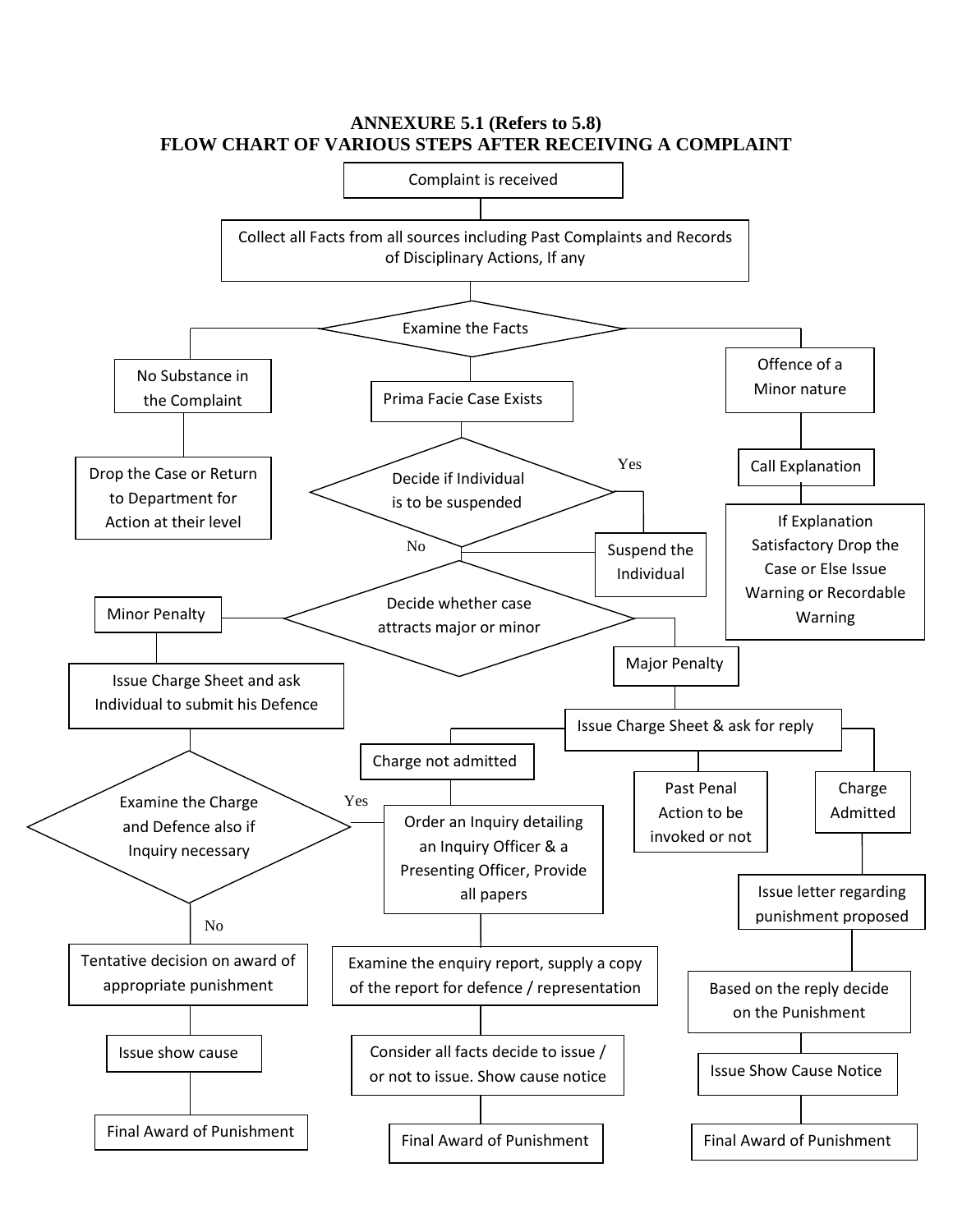### **ANNEXURE 5.2(refers to 5.19)**

# **FORMATS FOR IMPOSITION OF VARIOUS PENALTIES Format for Imposing the Penalty of Censure Malaviya National Institute of Technology JLN Marg, Jaipur-302017**

No.MNITJ/ Dated:

### **ORDER**

Whereas Shri/Smt. \_\_\_\_\_\_\_\_\_\_\_\_\_\_\_\_\_\_\_\_\_\_\_(Designation), (Department) has been given **a reasonable opportunity to make a representation** against the proposal of imposition of the penalty of Censure upon him/her vide office memo no. \_\_\_\_\_\_\_\_\_\_\_\_\_\_\_\_\_\_\_\_\_\_\_\_\_\_\_\_\_.

On due consideration of the representation dated\_\_\_\_\_\_\_\_\_\_\_\_\_\_made by him/her, the undersigned/BOG in exercise of the powers conferred under Statute 26(5) hereby imposes the penalty of CENSURE upon the said Shri/Smt.

(By order and in the name of  $B.O.G.$ )\*

**Director**

(Name) (Designation) (Address)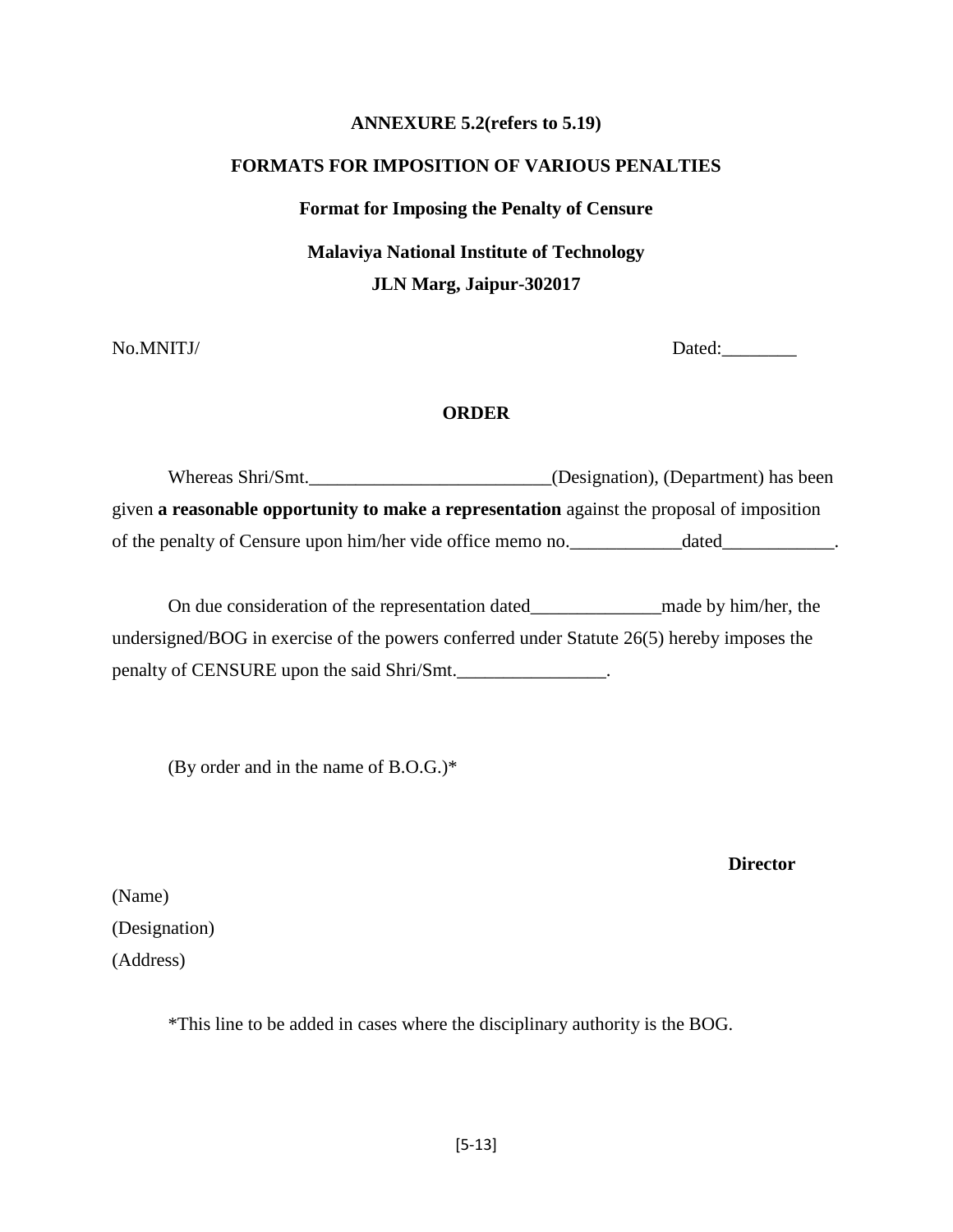# **Format of Imposing the Penalty of withholding of Increment Malaviya National Institute of Technology JLN Marg, Jaipur-302017**

No.MNITJ/ Dated:

### **ORDER**

Whereas Shri/.Smt.\_\_\_\_\_\_\_\_\_\_\_\_\_\_\_\_\_\_\_\_\_\_\_ (Designation), (Department) has been given **a reasonable opportunity to make a representation** against the proposal of imposition of the penalty of withholding of increments upon him/her vide Office Memo No dated .

On due consideraiton of the representation dated\_\_\_\_\_\_\_\_\_\_\_\_\_\_\_\_\_\_\_\_\_\_made by him/her, the undersigned/BOG in exercise of the powers conferred under Statute 26(5) hereby imposes the penalty of withholding of increments upon the said Shri/Smt.

(Number) increment(s) with/without cumulative effect, for (number) year(s) will be withheld, with effect from the next date of increment.

(By order and in the name of BOG)\*

### **Director**

(Name) (Designation) (Address)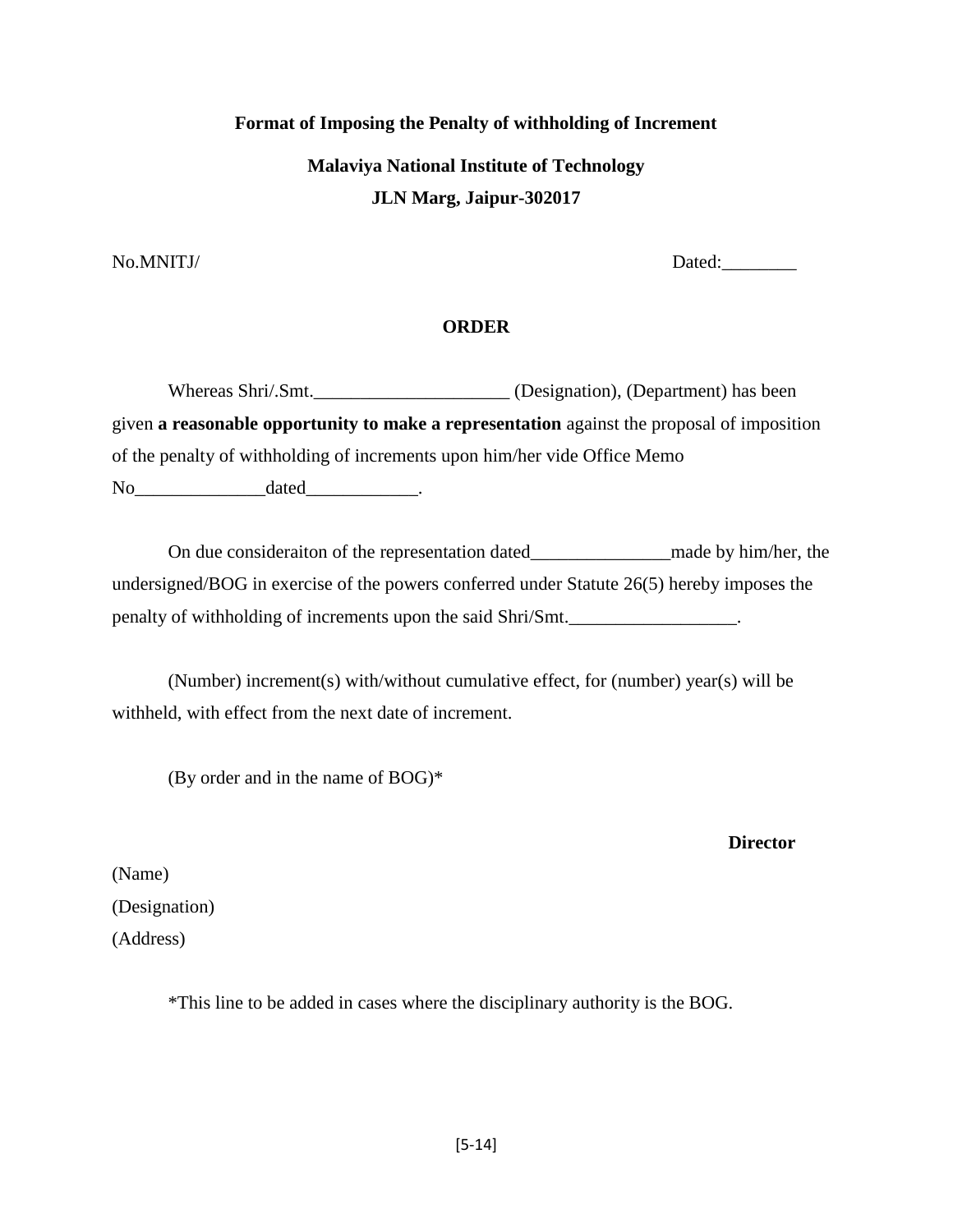## **Format of Imposing the Penalty of withholding of Promotion**

**Malaviya National Institute of Technology JLN Marg, Jaipur-302017**

No.MNITJ/ Dated:\_\_\_\_\_\_\_\_

### **ORDER**

Whereas Shri/Smt.\_\_\_\_\_\_\_\_\_\_\_\_\_\_\_\_\_\_\_(Designation), (Department) has been given **a reasonable opportunity to make a representation** against the proposal of imposition of the penalty of withholding of promotion upon him/her vide Office Memo No. ated the dated the contract of the dated the contract of  $\alpha$ 

On due consideration of the representation dated\_\_\_\_\_\_\_\_\_\_\_\_\_made by him/her, the undersigned/BOG in exercise of the powers conferred under Statute 26(5) hereby imposes the penalty of withholding of increments upon the said Shri/Smt.

His/her promotion will be withheld for (number) year(s) with effect from the date of his/her promotion due.

(By order and in the name of BOG)\*

**Director**

(Name) (Designation) (Address)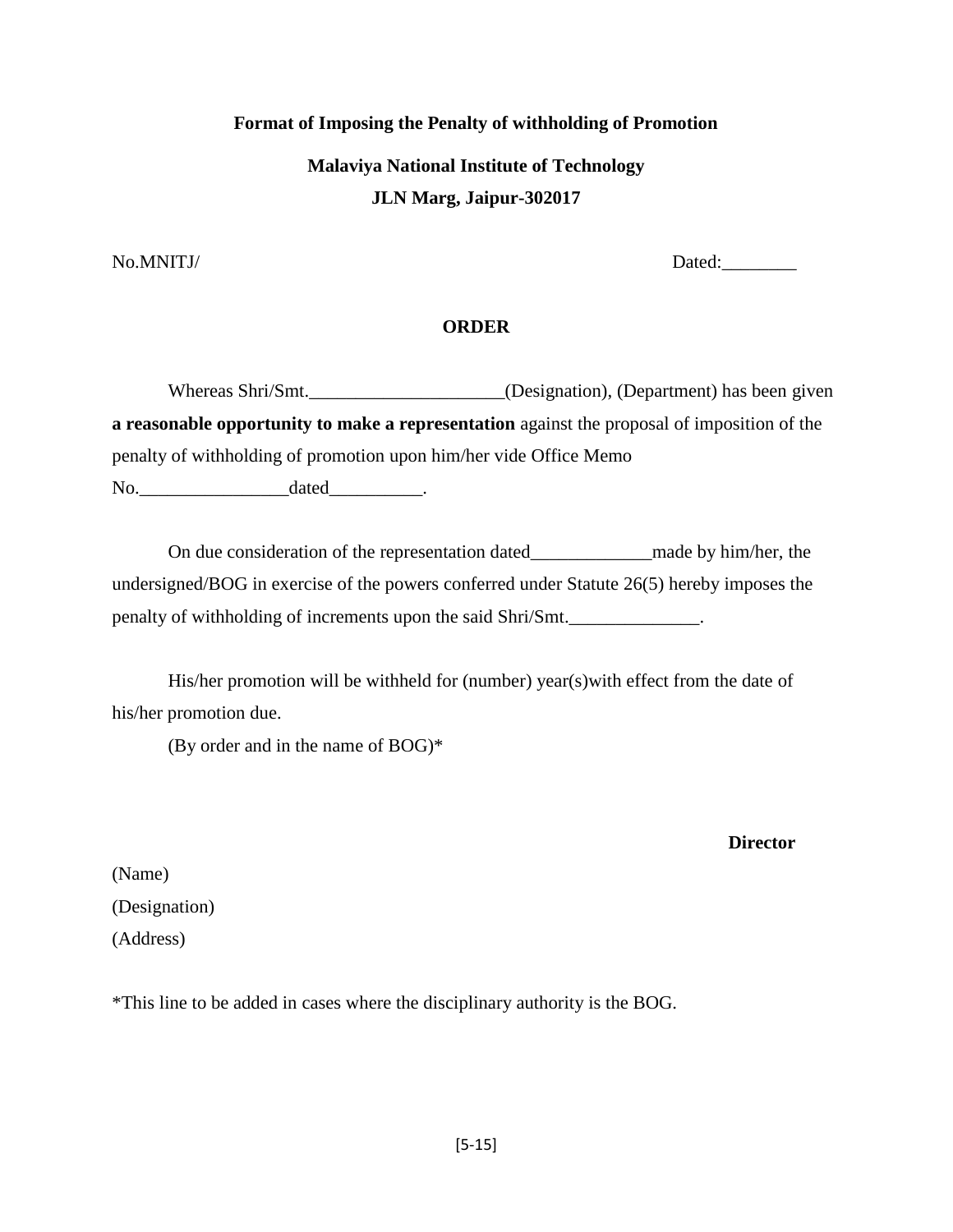**Format of Imposing the Penalty of Recovery of Pecuniary Loss Malaviya National Institute of Technology JLN Marg, Jaipur-302017**

No.MNITJ/ Dated:

### **ORDER**

Whereas Shri/Smt.\_\_\_\_\_\_\_\_\_\_\_\_\_\_\_\_\_\_\_\_\_(Designation), (Department) has been given **a reasonable opportunity to make a representation** against the proposal of imposition of the penalty of recovery from the whole or part of any pecuniary loss caused to the Institute by negligence or breach of orders upon him/her vide Office Memo

No. ated the dated the contract of the dated  $\alpha$ .

On due consideration of the representation dated made by him/her, the undersigned/BOG in exercise of the powers conferred under Statute 26(5) hereby imposes the penalty of recovery from the whole or part of any pecuniary loss caused to the Institute by negligence or breach of orders upon the said Shri/Smt.

An amount of Rs. <u>\_\_\_\_\_\_\_\_\_\_</u> Rupees (in words) shall be recovered at the rate of Rs.\_\_\_\_\_ per month from him/her salary with effect from the next month in (number) installments.

(By order and in the name of BOG)\*

**Director**

(Name) (Designation) (Address)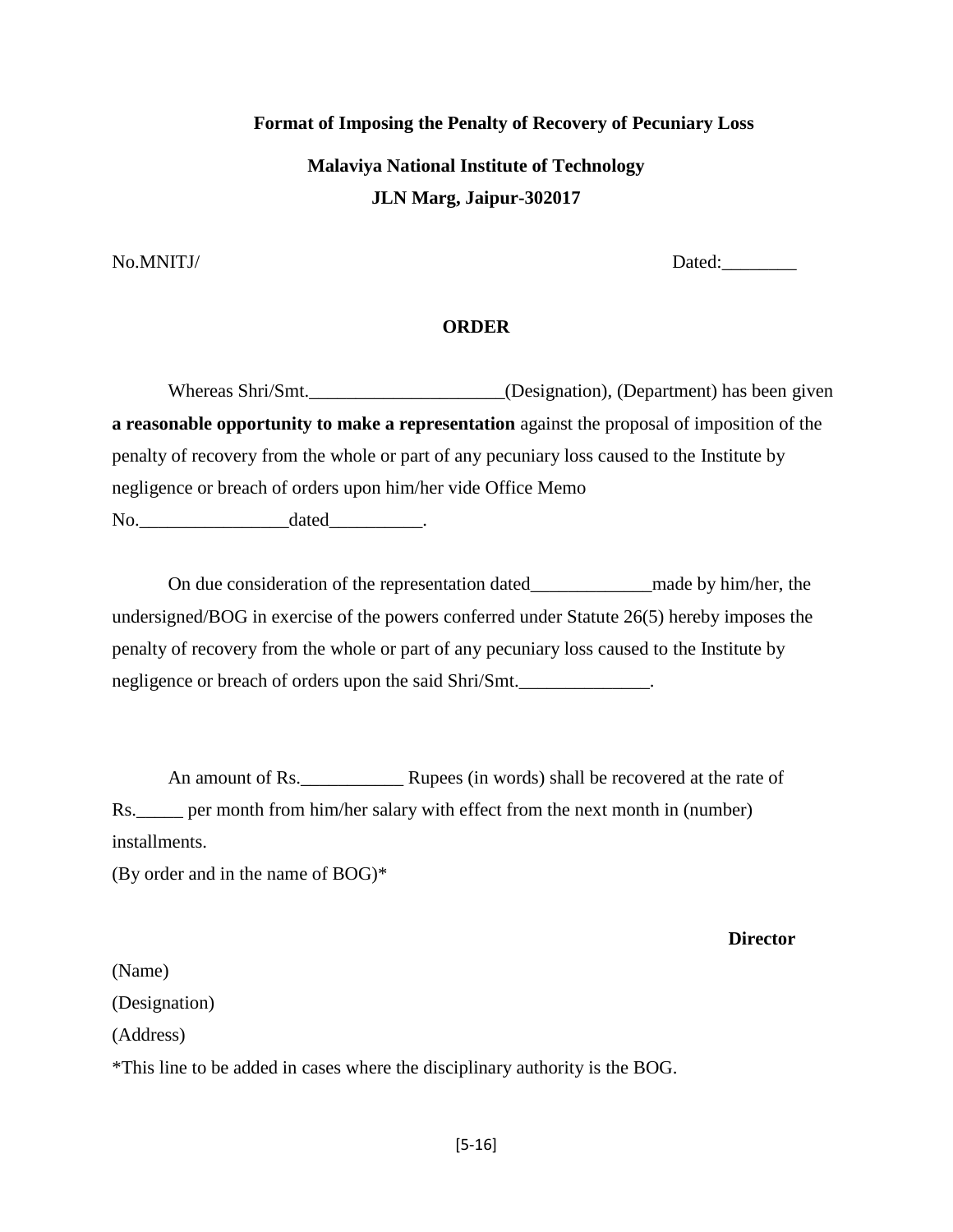# **Format of Imposing the Penalty of Reduction to a Lower Post/Grade/Service Malaviya National Institute of Technology JLN Marg, Jaipur-302017**

No.MNITJ/ Dated:

### **ORDER**

Whereas an inquiry under Statute 26(5) of the Institute has been held against Shri/Smt.\_\_\_\_\_\_\_\_\_\_\_\_\_\_\_\_\_\_\_\_\_\_\_\_\_\_\_\_,(Designation), (Department) and whereas he/she has been given **a reasonable opportunity to make a representation** against the proposal of imposition of the penalty of reduction to a lower post/grade/service upon him/her vide Office Memo No.  $\dots$  dated  $\dots$ 

On due consideration of the representation dated made by him/her, the undersigned/BOG in exercise of the powers conferred under Statute 26(5) hereby imposes the penalty of reduction to a lower post/grade/service upon the said Shri/Smt.\_\_\_\_\_\_\_\_\_\_\_\_\_\_.

It is therefore, ordered that Shri/Smt. \_\_\_\_\_\_\_\_\_\_\_\_\_ is reduced to the lower post/ grade/service of (lower post/grade/service) until for a period of (number)years/months with effect from date of this order, to be restored to the higher post(higher post/grade/service).

(By order and in the name of BOG)\*

### **Director**

(Name) (Designation) (Address) \*This line to be added in cases where the disciplinary authority is the BOG.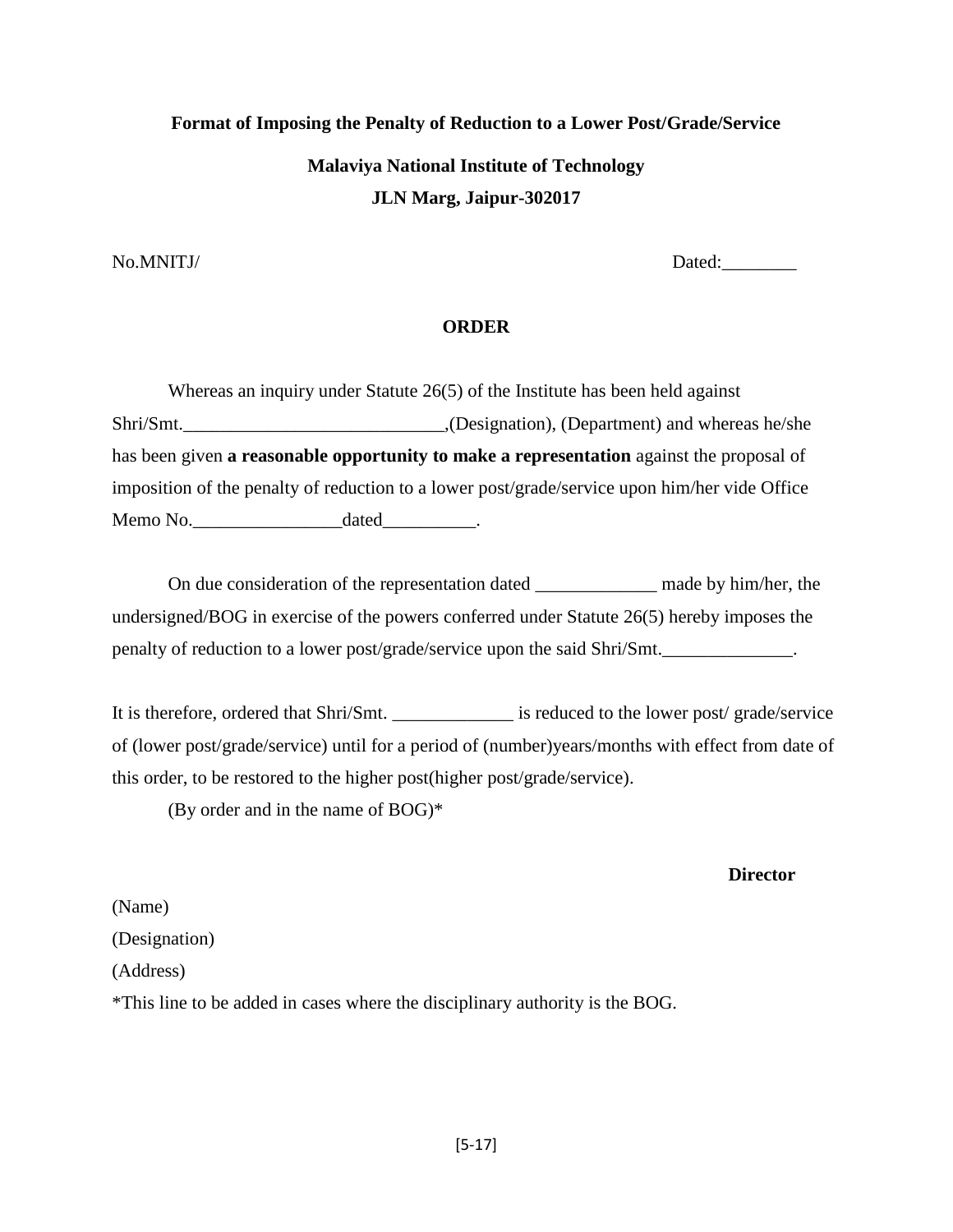### **Format of Imposing the Penalty of Reduction to a Lower Stage in a Time Scale without Cumulative Effect**

# **Malaviya National Institute of Technology JLN Marg, Jaipur-302017**

No.MNITJ/ Dated:

### **ORDER**

Whereas an inquiry under Statute 26(5) of the Institute has been held against Shri/Smt. \_\_\_\_\_\_\_\_\_\_\_\_\_\_\_\_\_\_\_\_\_\_\_\_\_\_\_\_, (Designation), (Department) and whereas he/she has been given **a reasonable opportunity to make a representation** against the proposal of imposition of the penalty of reduction to a lower stage in a time scale upon him/her vide Office Memo No. dated the contract of the contract of the dated the contract of the contract of the contract of the contract of the contract of the contract of the contract of the contract of the contract of the contract of the contra

On due consideration of the representation dated made by him/her, the undersigned/BOG in exercise of the powers conferred under Statute 26(5) hereby imposes the penalty of reduction to a lower stage in a time scale upon the said Shri/ Smt.

It is therefore, ordered that the pay of Shri/Smt. \_\_\_\_\_\_\_\_\_\_\_\_\_ be reduced by (number) stage from Rs.  $\qquad \qquad$  to Rs.  $\qquad \qquad$  in the time scale of pay of Rs.  $\qquad \qquad$  for a period of (number) years/months with effect from (date).

It is further directed that Shri/Smt. Will earn increments of pay during the period of reduction, and that on the expiry of this period, the reduction will not have the effect of postponing his/her future increments of pay.

(By order and in the name of BOG)\*

#### **Director**

(Name) (Designation) (Address)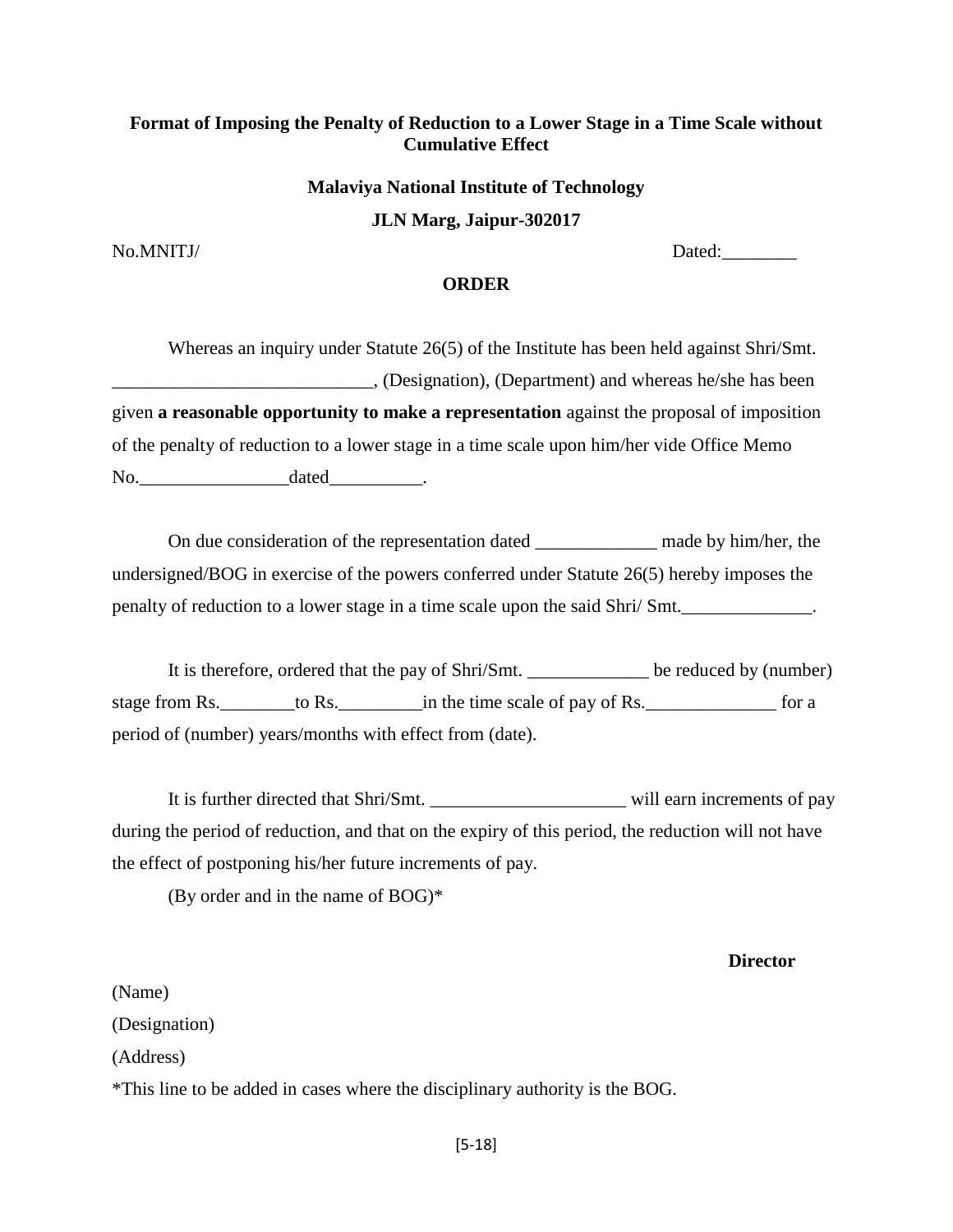# **Format of Imposing the Penalty of Reduction to a Lower Stage in a Time Scale with Cumulative Effect**

# **Malaviya National Institute of Technology JLN Marg, Jaipur-302017**

No.MNITJ/ Dated:

### **ORDER**

Whereas an inquiry under Statute 26(5) of the Institute has been held against Shri/Smt.\_\_\_\_\_\_\_\_\_\_\_\_\_\_\_\_\_\_\_\_\_\_\_\_\_\_\_\_,(Designation), (Department) and whereas he/she has been given **a reasonable opportunity to make a representation** against the proposal of imposition of the penalty of reduction to a lower stage in a time scale upon him/her vide Office Memo No. \_\_\_\_\_\_\_\_\_\_\_\_\_\_\_\_ dated \_\_\_\_\_\_\_\_\_\_.

On due consideration of the representation dated made by him/her, the undersigned/BOG in exercise of the powers conferred under Statute 26(5) hereby imposes the penalty of reduction to a lower stage in a time scale upon the said Shri/ Smt.

It is therefore, ordered that the pay of Shri/Smt. \_\_\_\_\_\_\_\_\_\_\_\_\_be reduced by (number) stage from Rs.\_\_\_\_\_\_\_\_to Rs.\_\_\_\_\_\_\_\_\_in the time scale of pay of Rs.\_\_\_\_\_\_\_\_\_\_\_\_\_\_ for a period of (number) years/months with effect from (date).

It is further directed that Shri/Smt. \_\_\_\_\_\_\_\_\_\_\_\_\_\_\_\_\_\_\_\_\_\_\_\_\_\_will not earn increments of pay during the period of reduction, and that on the expiry of this period, the reduction will have the effect of postponing his/her future increments of pay.

(By order and in the name of BOG)\*

**Director**

(Name)

(Designation)

(Address)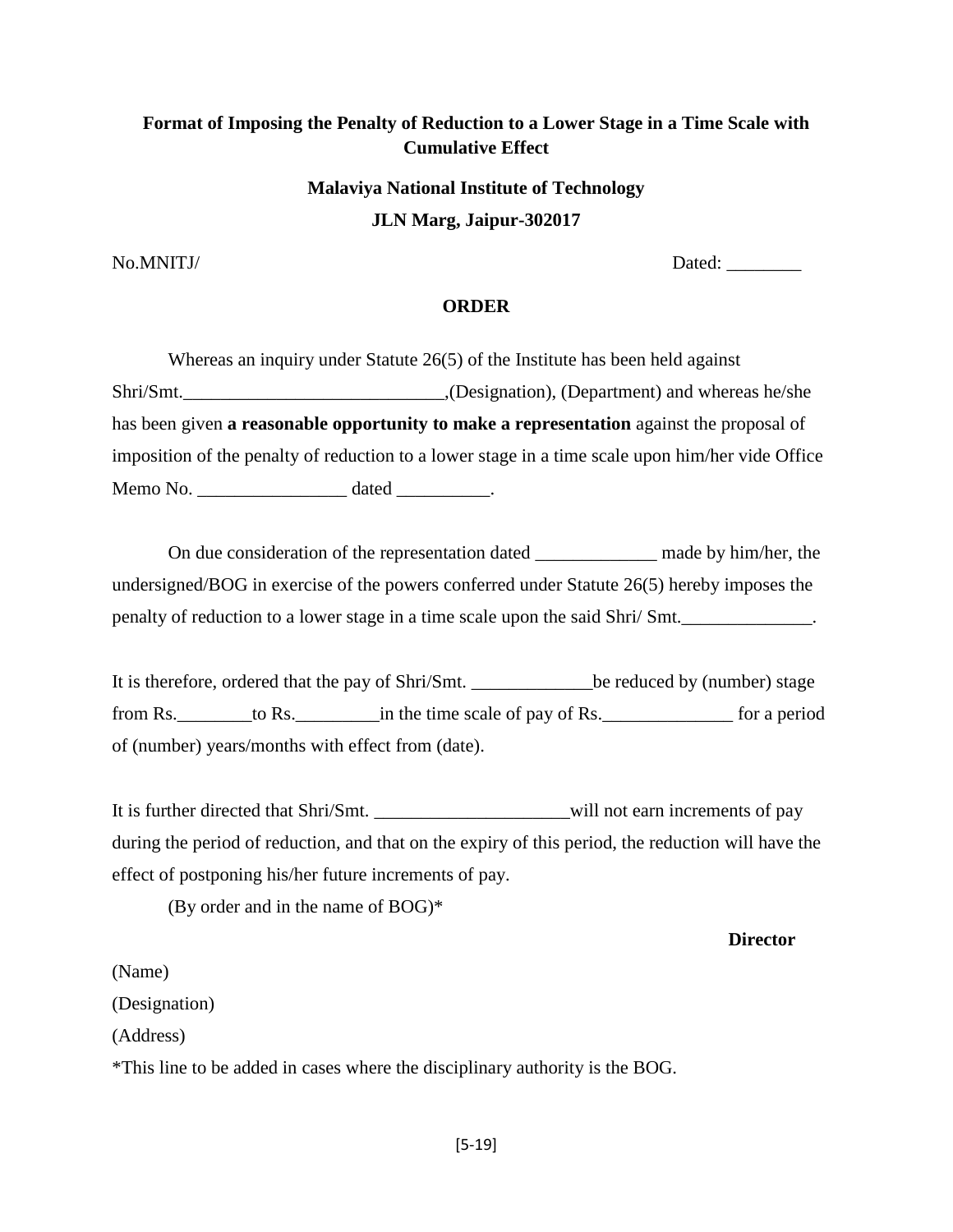# **Format of Imposing the Penalty of Compulsory Retirement Malaviya National Institute of Technology JLN Marg, Jaipur-302017**

No.MNITJ/ Dated: \_\_\_\_\_\_\_\_

### **ORDER**

Whereas an inquiry under Statute 26(5) of the Institute has been held against Shri/ Smt.\_\_\_\_\_\_\_\_\_\_\_\_\_\_\_\_\_\_\_\_\_\_\_\_\_\_\_\_,(Designation), (Department) and whereas he/she has been given **a reasonable opportunity of showing cause of the** imposition of the penalty of compulsory retirement upon him/her vide Office Memo No. dated\_\_\_\_\_\_\_\_\_\_\_\_\_.

On due consideration of the inquiry report and his/her representation dated \_\_\_\_\_\_\_\_\_, made by him/her, the undersigned/BOG in exercise of the powers conferred under Statute 26(5) hereby imposes the penalty of compulsory retirement upon the said Shri/Smt.

(By order and in the name of BOG)\*

**Director**

(Name) (Designation) (Address)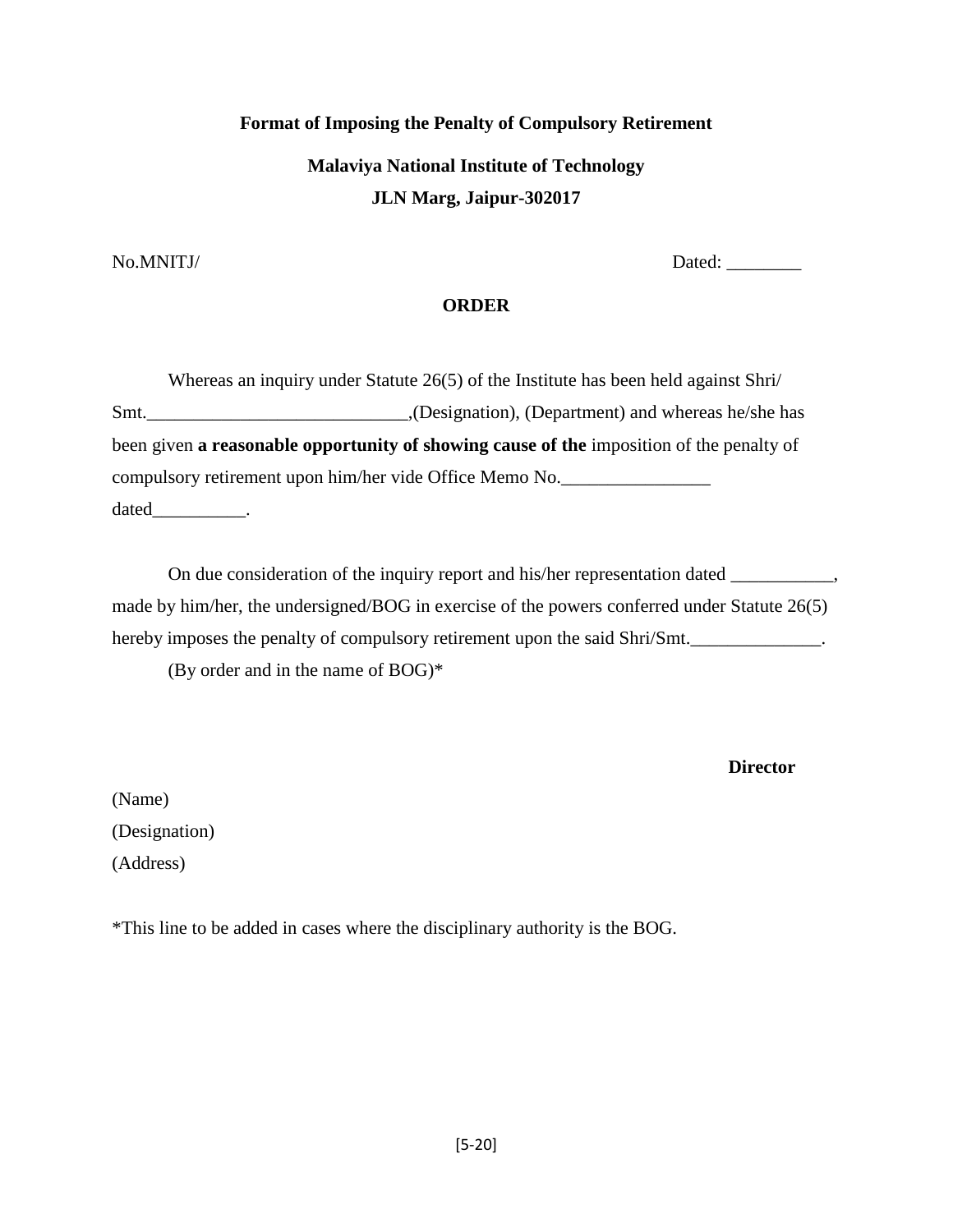# **Format of Imposing the Penalty of Removal of Service Malaviya National Institute of Technology JLN Marg, Jaipur-302017**

No.MNITJ/ Dated:

### **ORDER**

Whereas an inquiry under Statute 26(5) of the Institute has been held against Shri/Smt.\_\_\_\_\_\_\_\_\_\_\_\_\_\_\_\_\_\_\_\_\_\_\_\_\_\_\_\_,(Designation), (Department) and whereas he/she has been given **a reasonable opportunity of showing cause** of the imposition of the penalty of removal of service upon him/her vide Office Memo No.\_\_\_\_\_\_\_\_\_\_\_\_\_\_\_\_\_\_\_\_\_\_dated\_\_\_\_\_\_\_\_\_.

On due consideration of the inquiry report and his/her representation dated made by him/her, the undersigned/BOG in exercise of the powers conferred under Statute 26(5) hereby imposes the penalty of removal of service upon the said Shri/Smt.\_\_\_\_\_\_\_\_\_\_\_\_\_\_ from the date of issue of this order. This will not disqualify him/her from future employment in the Institute.

(By order and in the name of BOG)\*

**Director**

(Name) (Designation) (Address)